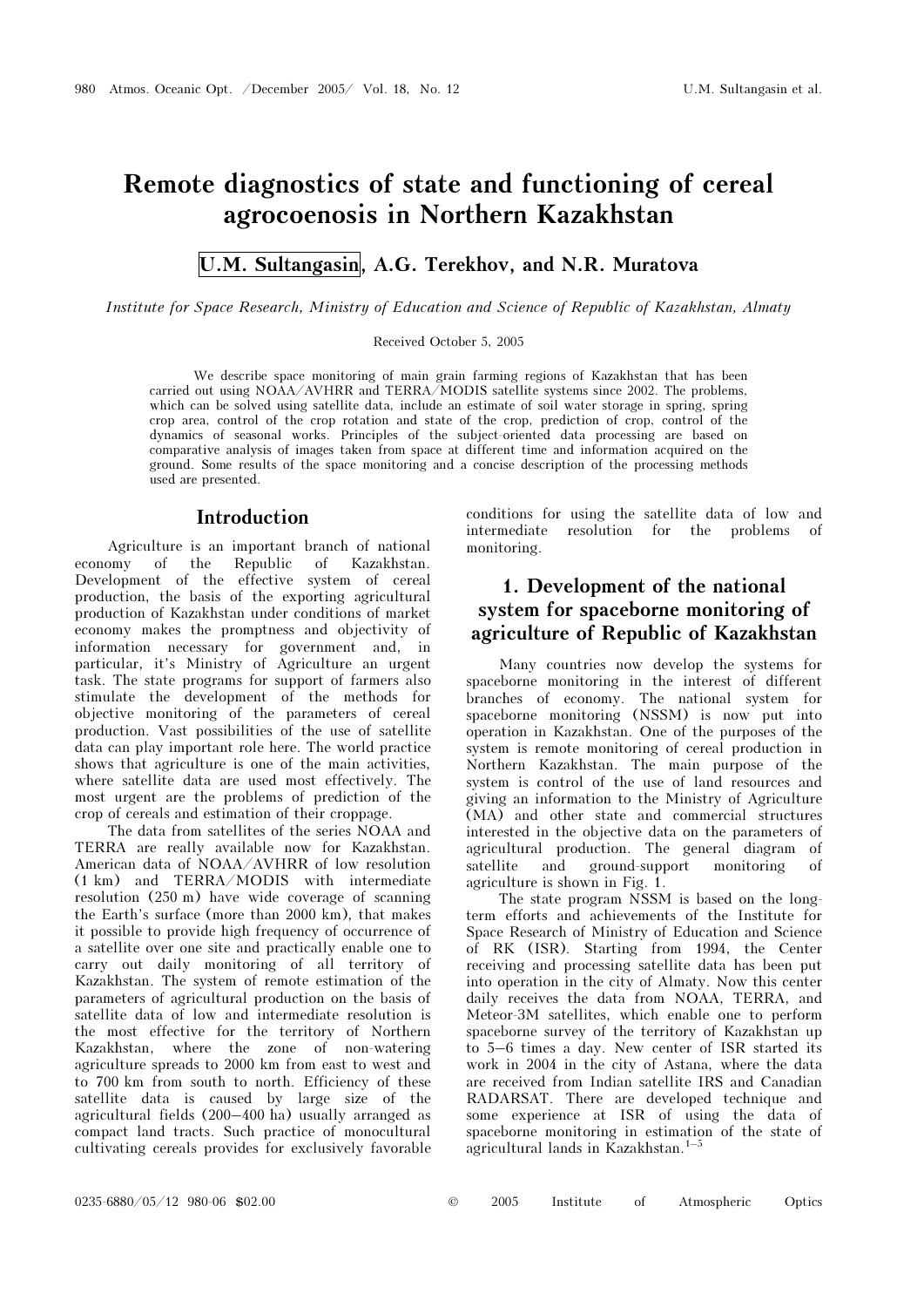

Fig. 1. Diagram of spaceborne and ground-support monitoring of agriculture.

## 2. Experience of solution of agricultural problems in Kazakhstan using satellite data

Practical use of satellite data for determination of the size of sowing areas of spring crops in Northern Kazakhstan was stimulated by the government of Republic of Kazakhstan in 1997. At the first stage, the NOAA satellite data of low spatial resolution were used (resolution of 1 km). When working for the Ministry of Agriculture of RK in 1998, the multizone pictures of intermediate resolution (160 m) of the Russian satellite RESOURCE, scanner MSU-SK were used. In 2000– 2001, the European technique for analysis of agricultural production was adapted to the conditions of Kazakhstan by means of the special program of technical support of the European Community (TACIS-project ISEAM). Since 2002, monitoring is based mainly on the data of TERRA/MODIS (resolution of 250 m). Agreement between the ground-based observations of Akmola Region in 2000–2002 and satellite data of intermediate resolution RESOUCE/MSU-SK and TERRA/MODIS make up more than 96%. According to the satellite data, 1679 of 1729 fields of cereals and fallow lands were related to this type. The difference is 50 fields, or about 3%. Analysis of the discrepancies has shown that they are related mainly to the deficiency of cloudless data or strong deviations in the dates of the main agricultural works. Spectral characteristics of a typical wheat field with good agrotechnology of growing during the vegetation period of 2003 are shown in Fig. 2.

The permanent spaceborne monitoring covers now about 10 million hectares of cereals in Akmola, North-Kazakhstan, and Kostanay Regions. Some problems are solved on the agricultural lands of

Karaganda, Pavlodar, West-Kazakhstan, Kzylorda, and East-Kazakhstan Regions. The main customer of works in 2002–2005 was the Ministry of Agriculture of RK. The field of interest of the ministry included the control of agricultural works, estimation of sowing areas, and forecast of the croppage of cereals.



Fig. 2. Dynamics of the change of the reflection coefficient of a wheat field in Northern Kazakhstan during vegetative period in 2003 in the 1st channel (620–670 nm) and in the 2nd channel (841–876 nm) of TERRA/MODIS (spatial resolution of 250 m). The original point is May 1.

## 3. Dynamics of spring crop in 2003 assessed from the satellite data

Estimation of the dates of spring crop on agricultural fields of Northern Kazakhstan from the data of remote sensing is based on daily monitoring of the entire territory during spring agrotechnical works (May  $1 -$  June 15) by means of the satellite system TERRA/MODIS. The principle of estimation of the date of sowing is based on recording the dramatic changes of the spectral characteristics of agricultural fields after mechanical processing of them (see Fig. 2). According to the recommended agrotechnical norms, spring processing of soil is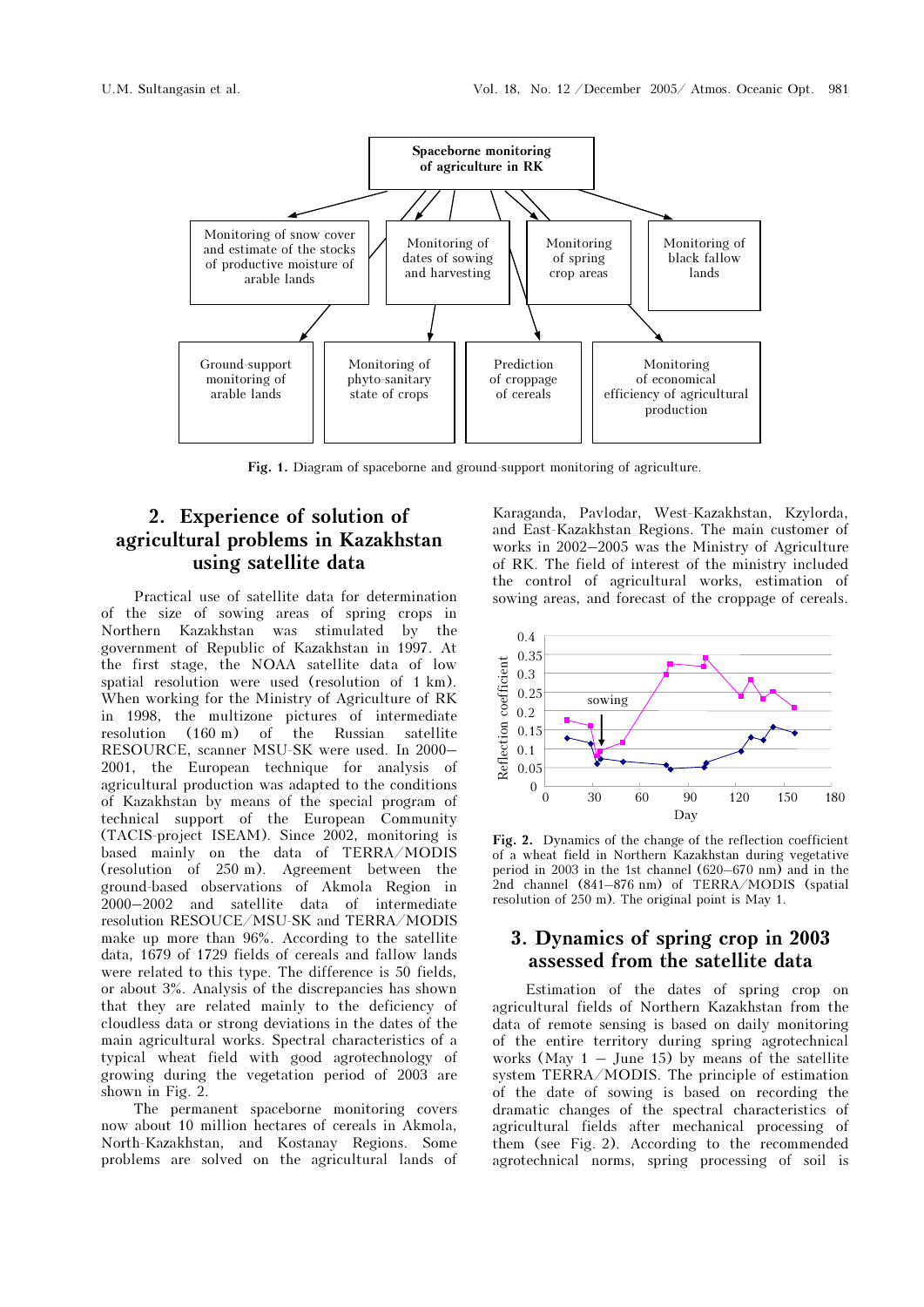carried out several times (closing of moisture, sowing). The data of the last processing recorded during the period of observation was taken as the date of sowing.

The most effective method for estimation of the date of sowing is based on one reference picture made by TERRA/MODIS (channel 2) in the period from 1 to 30 of June, i.e., during 3–4 weeks after finishing sowing.<sup>7,8</sup> At this time, early crops (the end of April and the first half of May) already began to cluster, and late ones sowed in the second decade of June, have not sprouted yet, so spectral differences between them are maximum. The fragment of cloudless TERRA/MODIS picture (channel 2) made on June 3, 2002 for the part of crops in Karaganda Region is shown in Fig. 3a.

The calibration curve was constructed on the basis of real data on the dates of sowing on the reference fields and corresponding mean reflection coefficients of the field in the 2nd channel of the reference picture taken by TERRA/MODIS (Fig. 3b). The obtained dependence enables one to estimate the dates of sowing on all fields and to control the dynamics of the sowing campaign as a whole (Fig. 4).

#### 4. Estimation of the arable areas

Direct estimation of the satellite mask size (pixel count in the Lambert equiareal projection) is used as the basis technique for calculation of sowing areas from the data of spaceborne survey of the northern regions of Kazakhstan. The spring crop mask contains not only cereals, but also fallow lands during sowing and other non-cereal spring agricultural crops, the list of which depends on the



Fig. 3. The fragment of the picture taken from TERRA/MODIS (2nd channel) on June 3, 2002. Dark parts show the recently processed fields, light parts show earlier crops in Karaganda Region (a); calibration curve of the mean reflection coefficients in the 2nd channel of TERRA/MODIS of the test fields and real dates of sowing (b).



Fig. 4. Dynamics of the sowing campaign:  $(\bullet)$  Akmola Region,  $(\bullet)$  Kostanay Region.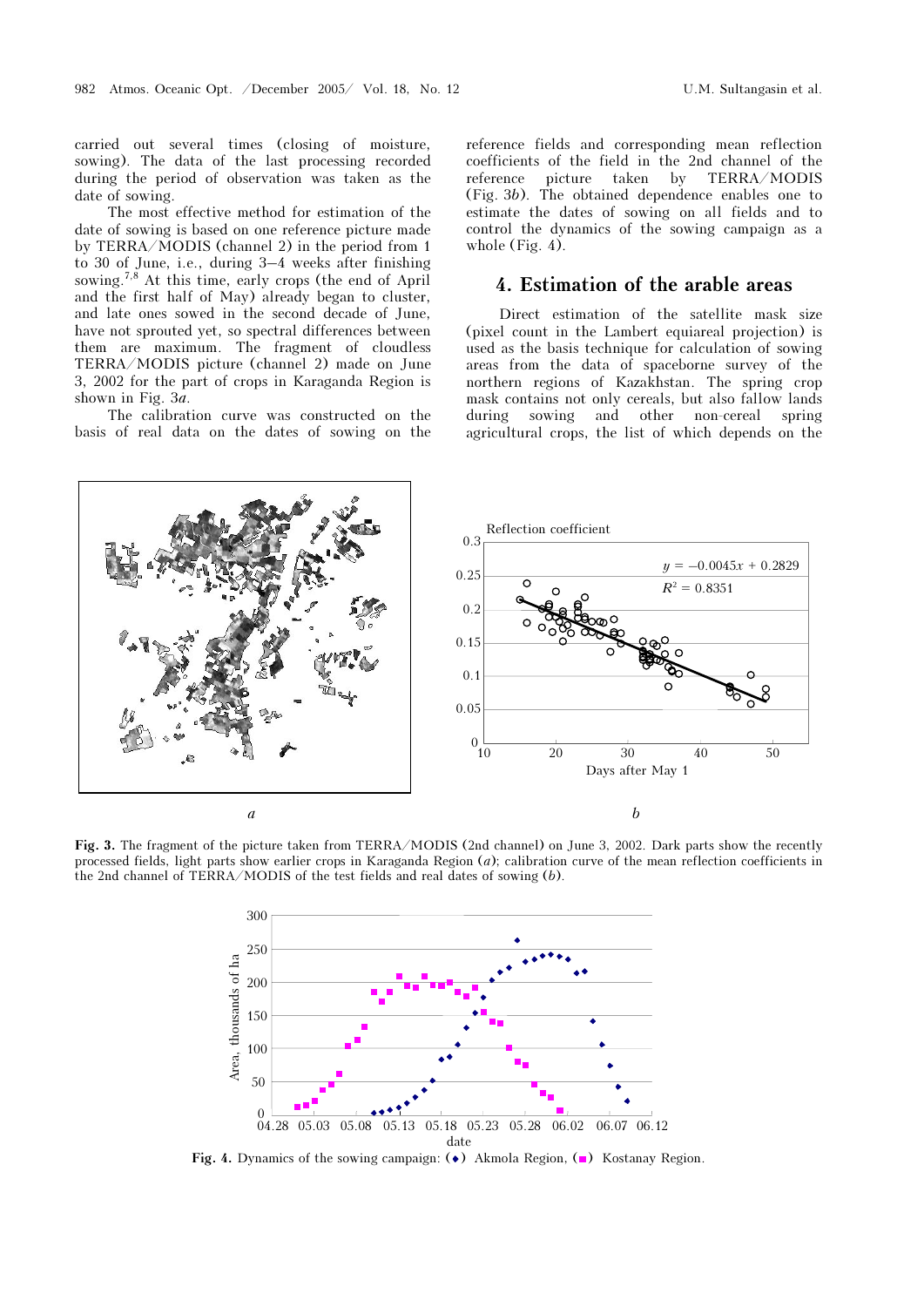peculiarities of land tenure of the specific region. It takes into account the contribution of non-cereal and the areas of clean fallows of the region. The fraction of black fallows is estimated from the data of spaceborne monitoring, and information about other crops is taken from official sources of Ministry of Agriculture. The total fraction of the objects of this class for the regions of Northern Kazakhstan usually lies in the limits 10–20% of the total area of spring crop.

Another important item is the account of the boundary pixels of the mask. When analyzing the satellite data of intermediate resolution TERRA/MODIS (area of the pixel is 6.25 ha), the fraction of boundary pixels is quite great. Since not only cereal fields are included in the boundary pixels, but also the adjacent territories, some uncertainty appears in the mask of cereals. On the other hand, some part of cereal fields is not included to the mask, remaining in the pixels adjacent to the mask. Balance between these factors depends on the size and geometric shape of cereal fields and determines the accuracy of estimates of the area of cereal fields.

The system for taking into account the difference between the area determined by the mask of cereals and the real situation is based on the use of some local GIS-systems. GIS covers some test regions with the area of spring crops in the limits of 200–500 thousands ha. GIS is based on the regional land tenure map of the scale 1:100000 with the data on the areas of all separate fields (1–2 thousand of fields). The spring crop mask for the test regions is compared with the land tenure map. Then all sowed fields are decoded, and their total area is calculated using the corresponding database. The obtained result is compared with the area obtained by means of the pixel counting using the crop mask, and the correction coefficients are determined. Now GISsystems are used for 6 regions with the total area of arable lands more than 2 million ha.

Total error of the method for determination of the size of spring-sowing cereal fields, according to the data of TERRA/MODIS for a separate region (about 3 million ha of crops) is estimated in the limits of 5%. The map of arrangement of the mask of spring crops in five northern regions of Kazakhstan is shown in Fig. 5.

### 5. Estimation of black fallow areas

The system for estimation the area of black fallows is based on the satellite data in red and near IR wavelength ranges, which are especially sensitive to the state of vegetation (Fig. 6).



Fig. 5. Mask of spring crops in 2002 in Northern Kazakhstan assessed from the data of TERRA/MODIS: (1) Akmola Region; (2) Kostanay Region; (3) North-Kazakhstan Region; (4) Pavlodar Region; (5) part of Karaganda Region.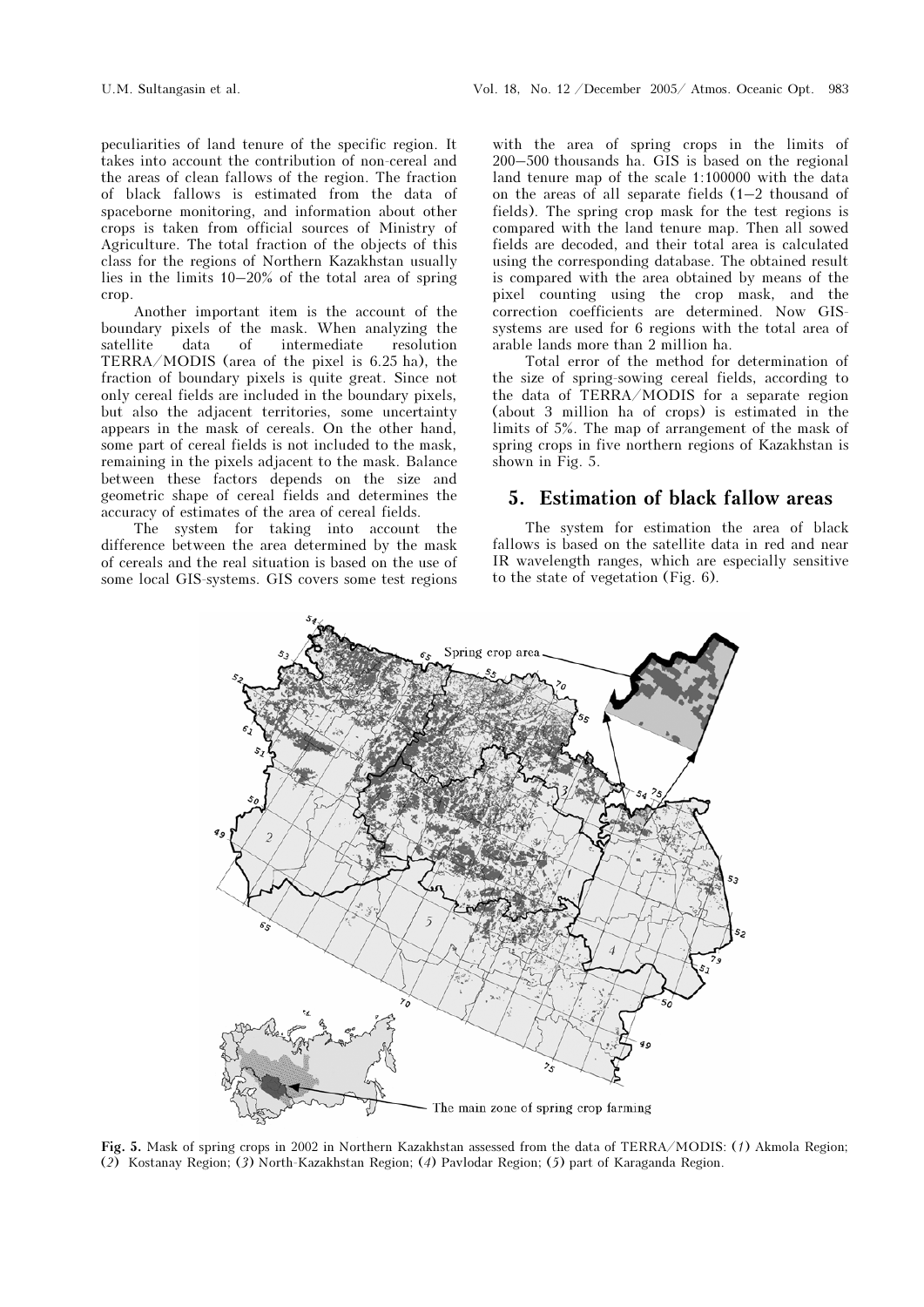

Fig. 6. Example of the change of the reflection coefficient of a fallow field (Northern Kazakhstan) in the zone of dark chestnut soil during vegetative period of 2003 assessed from the data of EOS MODIS: channel  $1$  (620–670 nm), 2 (841–876 nm). The origin point is May 1.

When counting fallow fields, the data of last year is also used in addition to the satellite data of the current year. The main purpose of decoding is recognizing the spring crops of last and current year, crops of perennial grass and fallow lands. Two systems for estimating the fallow area have been developed.

The first is as follows. The areas of the fields to be fallowed according to the accepted agrotechnical recommendations are estimated using the satellite mask. Mechanical processing is carried out several times during the vegetative period as weeds grow. Such fields can be easily distinguished from all other types of land tenure by the low values of the reflection coefficient in the near IR wavelength range in all periods of vegetative season. Such an estimate is provided once a year for all main regions of Northern Kazakhstan where farming of cereals is being done.

 The second estimate implies decoding several fallow fields using the satellite masks and the plan of land tenure in the frameworks of specialized GIS. Arrangement of all fallow fields is determined (Fig. 7), and their area is calculated using the corresponding database. The estimate is provided for limited number of agricultural regions (100 to 400 thousand ha of crops).

The increase of the fraction of fallow lands processed according to the recommended norms from 6 to 12% was revealed in the Northern Kazakhstan resulting from the analysis of the seasons of 2002– 2003. It is related to the improvement in funding farmers during last four years favorable for the crops and with the increase of the state support up to the level of 30% of the total costs of agricultural production, as well as increased weedage during wet years.

## 6. Control of crop rotation in arable lands

More than 12 million of spring crops in Northern Kazakhstan include mainly cereals, wheat dominates among them. Main types of crop rotation in Northern Kazakhstan are fallow-cereal schemes. Crop rotation varied from double-field (one year is fallow, and another is cereals) to ten-field and more. Financially stable farms use short crop rotations which provide greater yield but require significant circulating means. Small farms have not a possibility of realizing recommended crop rotation. Wheat often is grown as a permanent crop.

The crop rotation system mainly determines the reserve of nutrient substances in soil and phytosanitary state of fields. The first crop after fallow has the best index of the stock of assimilated nitrogen and the degree of weeds. Next years the amount of weeds increases, and the stock of nutrient substances decreases. Thus, control of the crop rotation is important not only for understanding the mechanisms of formation of high crop capacity, but also for providing better quality of cereals.



Fig. 7. Diagram of land tenure of Shortandy district of Akmola Region in 2002 assessed from the data of EOS MODIS. Gray squares show spring crop (215 thousand ha), dark squares show fallows (43100 ha).